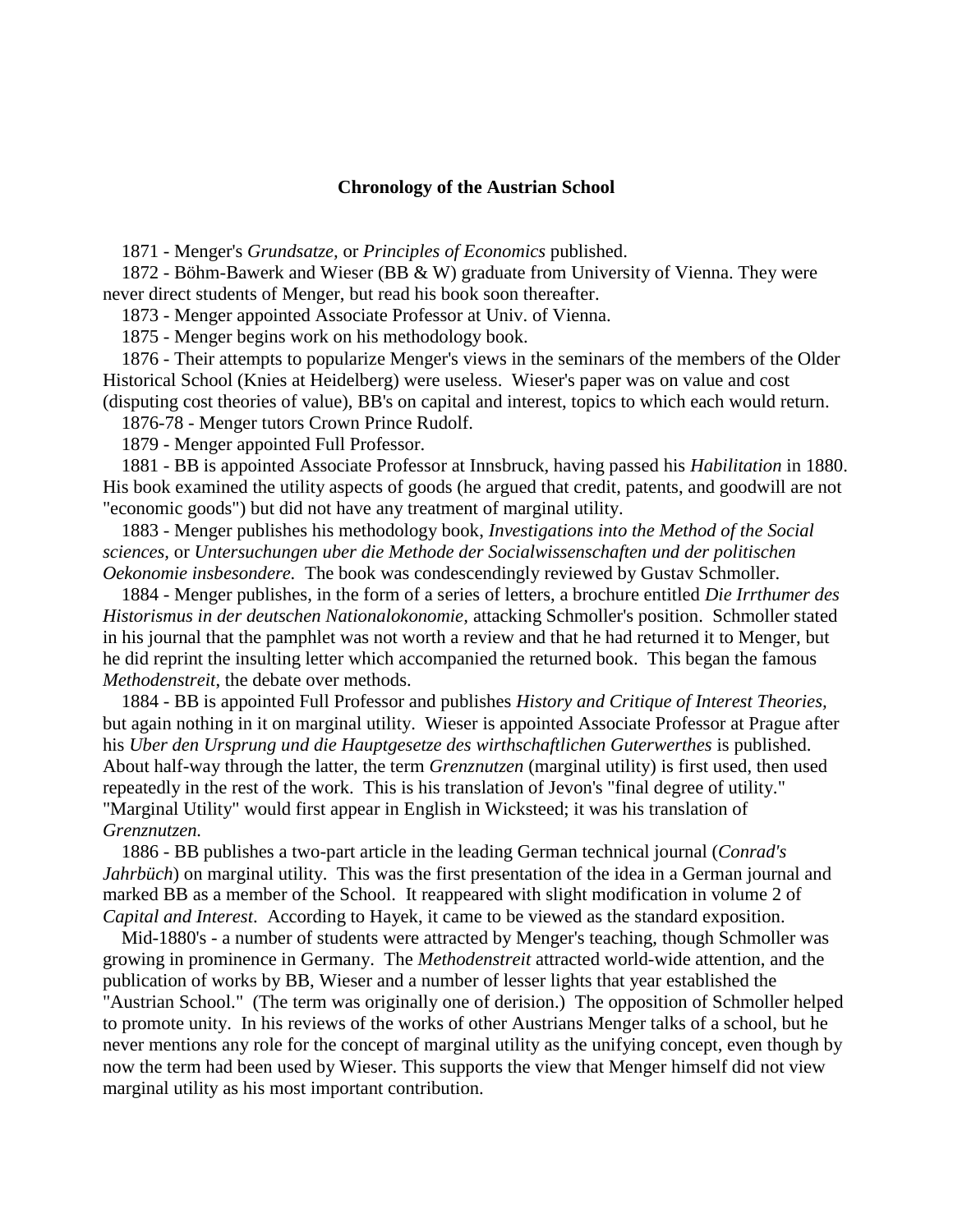1888 - Menger publishes "Zur Theorie des Kapitals" - this critique of capital theories was probably due to Menger not particularly liking Böhm's first volume of *Capital and Interest*.

 1889 - Menger was pressed through the 1880's to bring out a new edition of his *Grundsatze*, but by the late 1880's the others' works were more popularly read and Menger wanted no translation of the original until he had revised it. In 1889 he wrote the preface for a new edition, but the publication of it was again postponed. The preface is contained in the second 1923 posthumous edition.

 1889 - a big year. BB's *Positive Theory of Capital*, Wieser's *Natural Value* (for which he was awarded a full professorship, though it ended up not being an important book in terms of later influence), and 4 other works by members of the Austrian School are published. Their views begin to attract attention around the world: Panteleoni exposits doctrines in Italian in 1889, Gide does so later in France. Their ideas found a particularly warm reception in Holland and the U.S., the latter due to the presentations of Patten and Ely. Marshall's first (1890) edition of *Principles* showed more of Menger's influence than did later editions. This was also the year that BB left the University to enter the Ministry of Finance. He continues to teach a few hours each week as an unpaid professor in Vienna.

 1892 - Menger publishes an article on money for the German encyclopedia of political science. He applies the individualist and subjective approach to the determination of the value of money, to causes in the change of its value, to its measurement, etc. This treatment was to be extended by Mises in his 1912 book. Also in this year he entered into debates on the reform of the Austrian currency.

 1903 - Menger retires prematurely from his professorship, either to work on his book or possibly (from Streissler) because he had fathered an illegitimate son, the mathematician Karl Menger. Wieser replaces him.

 1904 - Upon retirement from the Finance Ministry, BB is attached to the University of Vienna. BB shared power with Wieser during the pre-war decade, and actually had the greater influence. Some of the students who attended his seminar included Mises, Schumpeter, Rudolf Hilferding, Otto Neurath, and Otto Bauer.

1912 - Mises publishes German version of *The Theory of Money and Credit*

1914 - death of BB.

1918 - Hayek enters the University of Vienna.

1921 - Menger dies in Vienna at age 80 plus three days.

 1921 - Hayek works in a government office under Mises; Mises' *Socialism* comes out the next year and has a great influence. He forms a discussion circle which includes Machlup, Morgenstern and Haberler.

 1923-24 - Hayek visits the US and meets Mitchell. On his return he becomes a member of the Mises privatseminar.

1926 - death of Wieser.

 Late 1920's - Hayek is the Director of the Austrian Institute for Trade Cycle Research, brings in Morgenstern. Passes his Habilitation and publishes the German version of *Monetary Theory and the Trade Cycle.* Meets Keynes on one of his trips to London. Robbins the department chair in Economics at the LSE in 1929.

 1931 - Gives four lectures at the LSE on Robbins' invitation. Appointed Tooke Professor at the LSE at the end of the year at age 32*. Prices and Production* published.